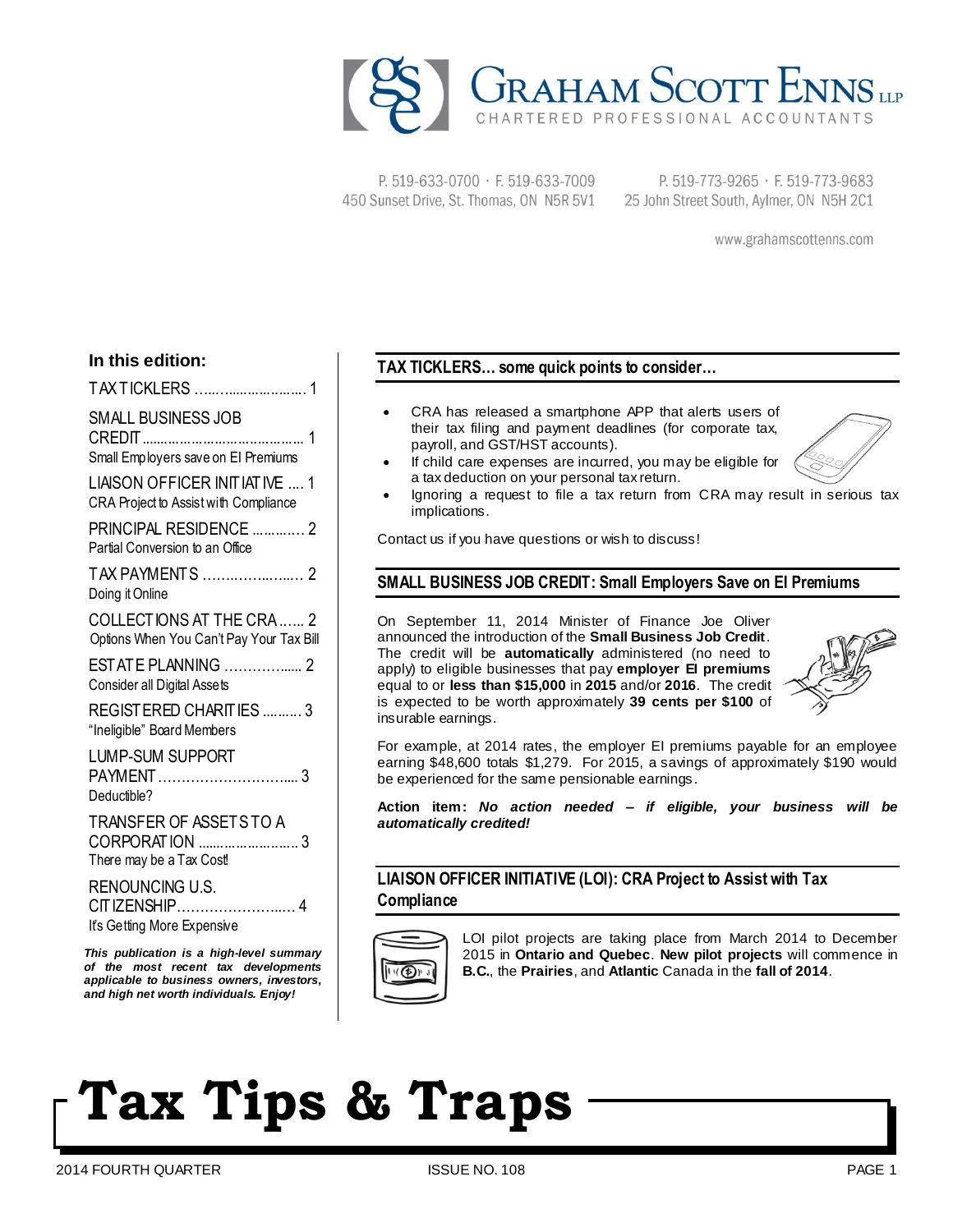The CRA has been, and will be, sending out participation invitations to a small group of taxpayers in these regions. The acceptance of a Liaison Officer is **voluntary** and could provide the following: a **small business support visit**; a **books and records review**; and **compliance support arrangements**. During the program, which normally consists of one **2-3 hour** visit with a Liaison Officer, CRA may share information such as common errors within the business sector, industry benchmarks, possible books and records deficiencies, and available CRA resources.

For more information on the LOI, go to http://www.craarc.gc.ca/loi/.

**Action Item:** *CRA may contact you to participate in the LOI program. Contact us should you have further questions on this program or are considering participating.*

#### **PRINCIPAL RESIDENCE: Partial Conversion to an Office**

In an August 7, 2014 **Technical Interpretation**, CRA commented on a situation where an individual **converted** the **basement** of his **principal residence into** 



**an office** (including the addition of a **separate entrance**) to be used by his **Corporation**.

When a portion of a personal use property is converted into business use, a **disposition is deemed** to occur on the converted portion. This means that the principal residence exemption will no longer be available for that portion.

However, it is CRA's practice to **not deem** changes as **dispositions** when:

- the property **retains its character** as a primary residence;
- **no capital cost allowance** has been requested on the building; and
- **no structural change** has occurred.

CRA opined that the changes in this case, which included the opening of an exterior wall, could be **considered a structural change**. Therefore, a **disposition** may be deemed to occur.

It was also noted that the **Corporation** would **pay** for the **improvements** to the property. If the renovations **increased**  the value of the residence, the Corporation may be deemed to confer a **taxable advantage on the shareholder**.

**Action Item:** *Contact us before converting a portion of your house into an incoming earning asset or office.*

#### **TAX PAYMENTS: Doing it Online**

On August 11, 2014, CRA released information regarding their online **payment service** which allows **individuals** and **businesses** to **pay tax bills** directly from their bank. This option can be used if the taxpayer has an account at one of the following **financial institutions**:



- BMO Bank of Montreal (personal only)
- Scotiabank
- RBC Royal Bank
- TD Canada Trust
- **Envision Financial**
- Libro Credit Union

Transaction totals are subject to the account's **daily** or **weekly limits** as determined by the financial institution.

**Action Item:** *Consider paying your tax bill online.*

### **COLLECTIONS AT THE CRA: Options When You Can't Pay Your Tax Bill**



On May 5, 2014, CRA updated their article, **When You Owe Money – Collections at the CRA**, which discussed **programs available** should taxpayers not be able to pay their tax debt in full. Such programs

may include a **payment arrangement**. The website also references other websites that taxpayers may find useful: IC98-1R4 – **Tax Collection Policies**, IC13-2 – Government Program Collection Policies, and IC13-3 – Customs Collections Policies, as well as a link to the Office of the Superintendent of **Bankruptcy website**.

**Action Item:** *If you think you may struggle to pay your tax bill, contact us earlier, rather than later, so we can help to find a solution.*

#### **ESTATE PLANNING: Consider all Digital Assets**

When Estate planning, consideration should be given to **digital assets** held by an individual. Digital assets can span a wide range including **social network accounts**, **websites**, **photos** and **videos**, **email accounts**, **online documents** (ex. used in **banking** or **investments**), and **online businesses**.

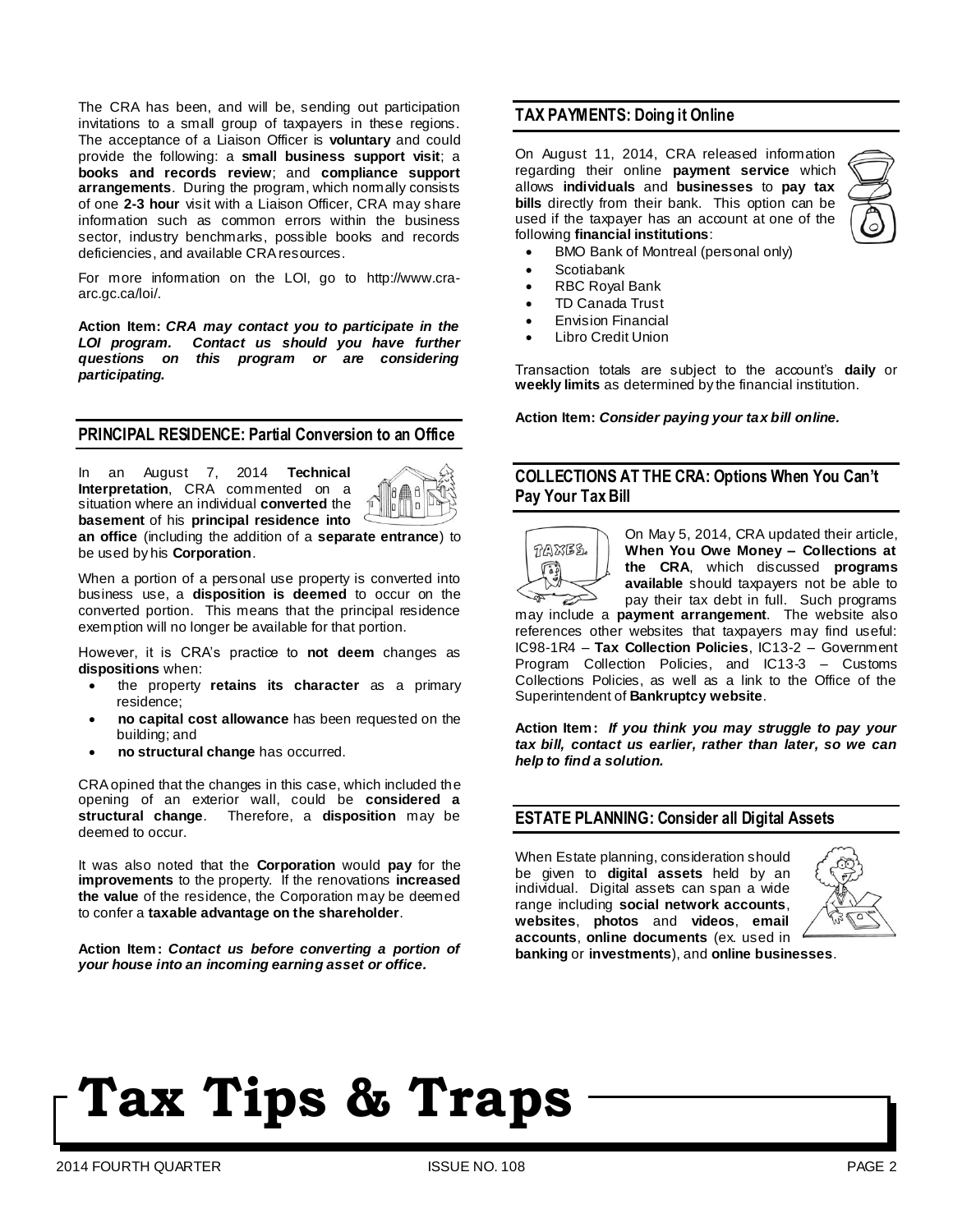When planning, consider the following four steps:

- **Make a list** of digital assets and passwords;
- **Draft instructions** for the Executor to set out wishes;
- Consider naming a **digital Executor** to deal solely with these assets; and
- **Store the information securely**.

To date, **technology** is **outpacing** the **law** in this area and specialized legal advice may be required.

**Action Item:** *Include a summary of, and directions with regards to online accounts and assets in your Will, or an attached note, as applicable.*

#### **REGISTERED CHARITIES: "Ineligible" Board Members**

On August 27, 2014, CRA noted that they have the authority to **refuse or revoke** the registration of a **Registered Charity** and to **suspend** the Organization's **receipting privileges** when an "**ineligible individual"** is a Board Member or controls or manages the Organization.



Generally, an individual is **ineligible** if he/she:

- has been convicted of an **offense**;
	- o related to a financial dishonesty; or
	- relevant to the operation of the Organization; or
- was connected to an Organization whose **registration was revoked** for a serious breach of the requirements for registration. The connection was as:
	- o a director, a trustee, officer, or like official;
	- an individual in a position of management or control; or
	- a promoter of a tax shelter and participating in that tax shelter caused a revocation of an Organization's registration.

**Action Item:** *Review the registered charity's Board Members and Directors for "ineligible individuals". On a go-forward basis, make it a policy to ask potential new Board Members and Directors if they are "ineligible individuals".*

#### **LUMP-SUM SUPPORT PAYMENT: Deductible?**

In order for **spousal support payments** to be deductible to the payer, the recipient must have **discretion** as to its use, the individuals must be living separate and apart because of a **breakdown** in their



marriage or common-law **relationship**, and, the amount must be:

- payable to the recipient;
- payable as an allowance for the maintenance of the recipient;
- payable on a **periodic basis**; and
- payable under an order of a **competent tribunal** or under a **written agreement**.

In a June 20, 2014 **Technical Interpretation**, CRA discussed the third criterion noted above, the amount must be payable on a **periodic basis**.

Generally, an amount paid as a **single lump sum** does **not qualify** as an amount payable on a periodic basis. However, there may be **situations** where this is not the case. This occurs primarily where the amount represents a series of periodic payments in arrears after the date of the Court Order or Written Agreement.

This **could apply** to a **single** lump-sum arrears payment, or to **multiple** lump-sum arrears payments.

That said, a lump-sum payment to obtain a **Release** from a liability imposed by an Order or Written Agreement may **not** be considered to be a **periodic payment**.

**Action Item:** *Let us know if you are considering a lumpsum support payment, or, need help with the tax implications of a relationship breakdown.*

#### **TRANSFERS OF ASSETS TO A CORPORATION: There may be a Tax Cost!**

In a July 29, 2014 Tax Court of Canada case, the taxpayer **transferred oilfield equipment** (Equipment) **to his Company** in 2004 and 2005 in return for fair market value proceeds of \$135,000 and \$73,500 respectively. The taxpayer did not report

any gains for 2004 on the basis that the adjusted cost base (ACB) of the Equipment was equal to the proceeds. For 2005 the taxpayer reported a gain of \$43,500. In this case, the assets were acquired over time, often from related business ventures, and limited or no records were available.